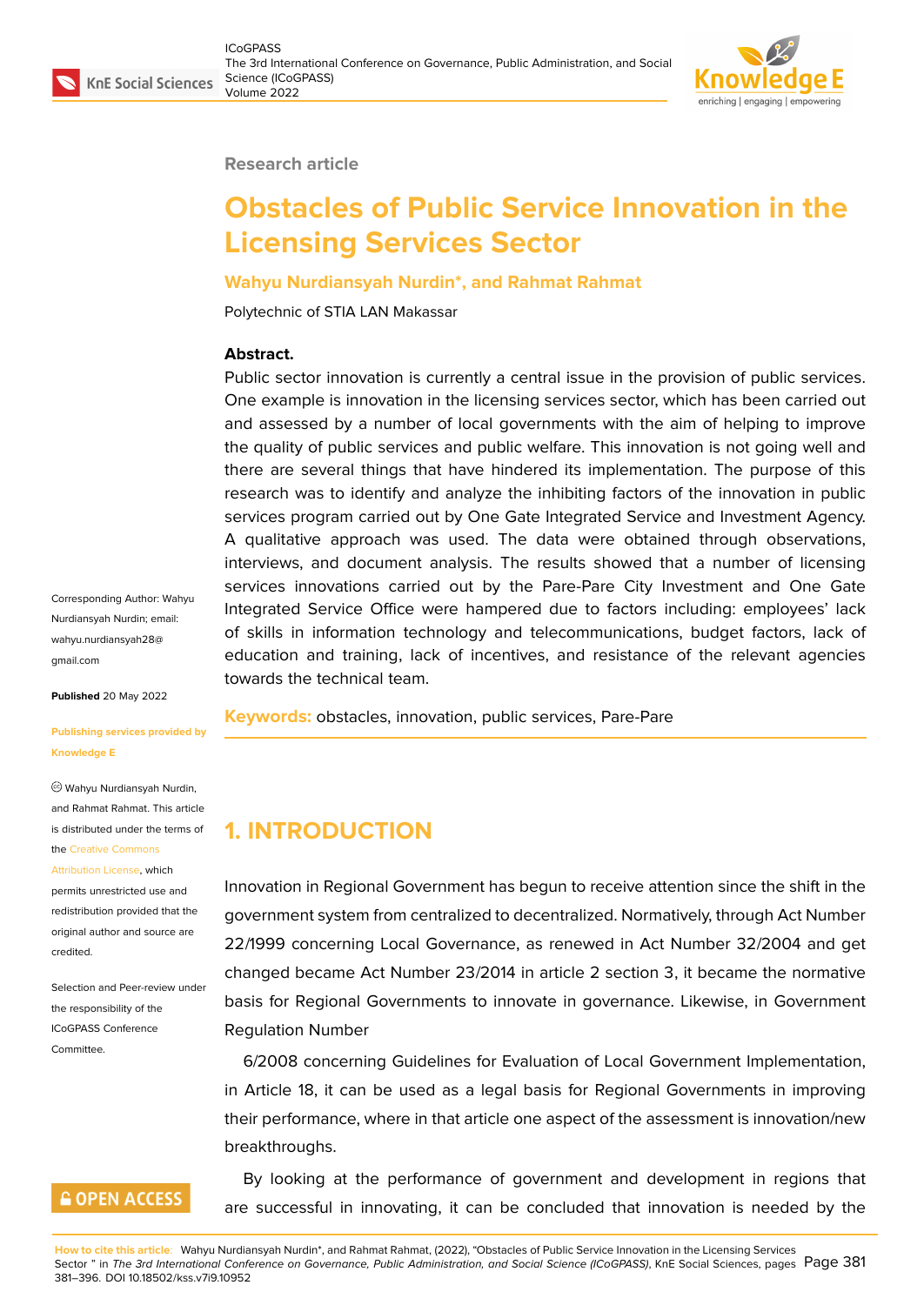government bureaucracy in the reform process. The government's ability to innovate is positively correlated with community support in the area. Public support and trust arises because the strategies and policies developed provide results that can be felt by the community (Asropi)[1]. Thus, innovation in local government is not something that is impossible to do considering that in some regions they are able to innovate and can contribute to improving the welfare of their people.

Innovation basically i[nd](#page-14-0)icates a change, therefore innovation often experiences resistance and various obstacles and risks of failure in an effort to develop innovation in the public sector. Rigid hierarchies and routines that exist in public sector bureaucracies become obstacles to innovation which then continue to hinder the development of effective leaders in the public sector, because they limit the autonomy of management andleadership. In addition, according to Fadel, public sector innovation is often challenged because it will affect the patterns of relations and power structures that exist in government organizations[2].

In connection with the above, the results of empirical studies show that the success of innovation in local government is influenced by supporting factors and inhibiting factors. Bingham in his research o[n l](#page-14-1)ocal government in the United States noted that there are three dominant factors in the development of innovation, namely: community environment, organizational environment, organizational characteristics (Bingham in Martin)[3]. Likewise, the results of the study by Dwiyanto, concluded that In local government in Indonesia, less than 25% of local governments are innovative. The results of the study show that there are three factors that influence local government innovation: [\(1](#page-14-2)) Leadership, which includes leadership vision and leadership style, (2) Organizational climate, including rewards, organizational structure, and (3) political environment[4].

Local governments are very enthusiastic to improve the quality of public services, especially in the field of licensing and investment in accordance with public expectations and the development of IT technology today (Hartley)[5]. Realizing the importa[nc](#page-15-0)e of innovation for regional progress, the City Government of Pare-Pare then innovated the program by launching a number of superior regional programs, one of which was to innovate institutionally by establishing a Public Service [Ce](#page-15-1)nter for the City of Pare-Pare which was followed by policy innovation where the City Government of Pare-Pare pare unify administrative services from several Regional Work Unit in one container.

The establishment of the Public Service Center was born from a new idea based on the idea that by establishing a Public Service Center that is managed efficiently, transparently, accountable, easy and inexpensively, it will encourage the birth of new businesses among the community so that in the end it will stimulate the community's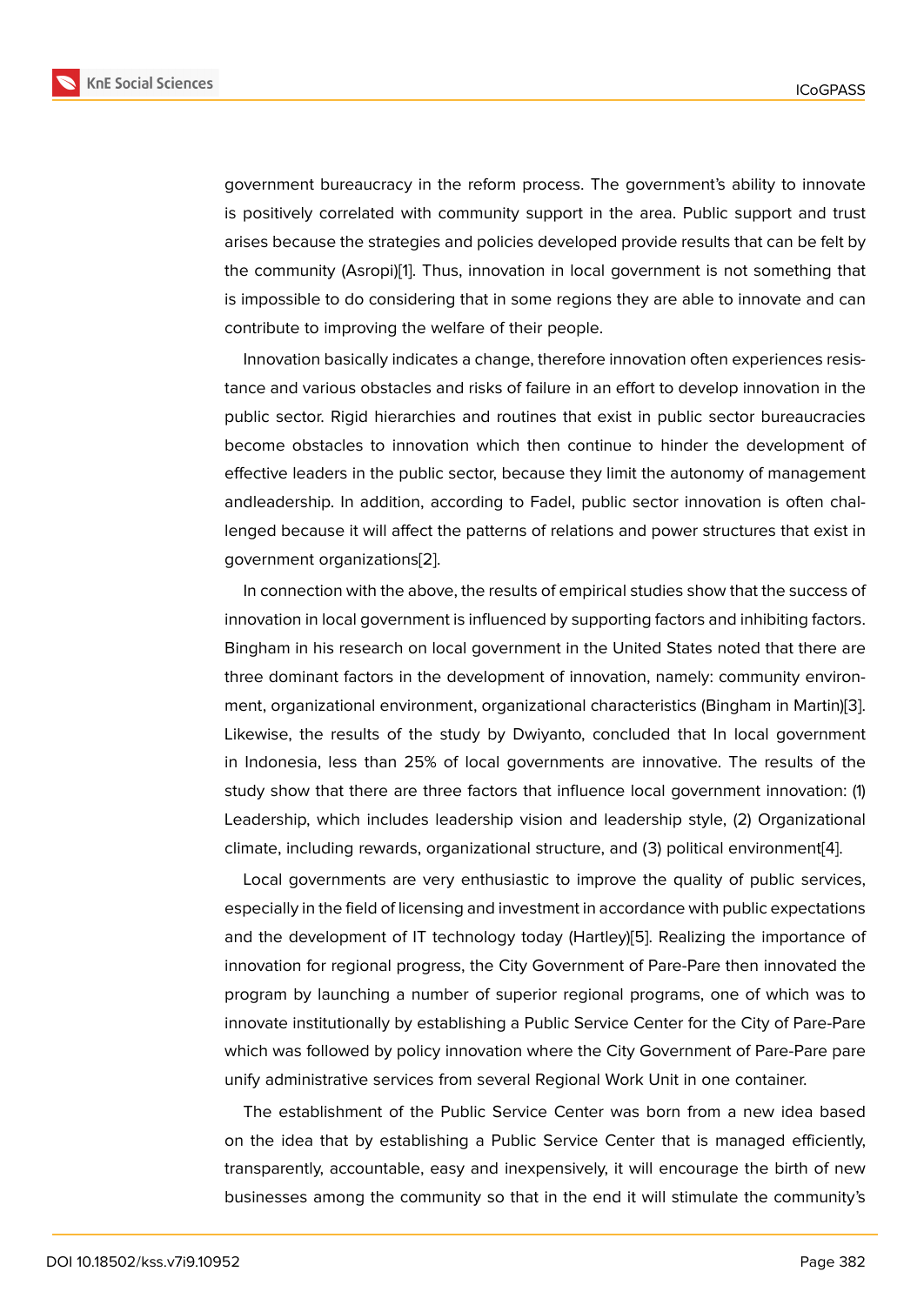**KnE Social Sciences** 



economic activity. It was further stated that it is hoped that from this developed community economic activity, the Regional Government will collect taxes, encourage an increase in Regional Original Income from taxes on community economic activities and

not from regional levies for the provision of licensing services in small amounts. This kind of logic is basically an innovation considering that so far, it has been attracting as much retribution as possible in order to increase Regional Original Income revenue.

From the findings in the field, it was identified a number of innovations carried out by the Office of Investment and One Gate Services of Pare-Pare City in 2014 which can be grouped into several categories including; policy innovation, service process innovation, service delivery method innovation, technology innovation, and interaction system innovation.

Based on information compiled from a number of informants and resource persons, it can be seen that the implementation of the licensing service innovation program carried out by the Pare-Pare City Investment and One Gate Integrated Service currently in reality has provided benefits, especially in terms of convenience, comfort and convenience. certainty in service, while for the local government itself the innovation brings benefits in terms of efficiency and effectiveness of public service delivery as well as improving the quality of human resources. However, even though the innovation is recognized as having provided benefits to various parties and has proven successful in winning a number of awards, both at the regional and national levels, in practice there are still a number of obstacles in the implementation of licensing service innovations.

A number of empirical problems stated above are more related to the technical aspects of implementing innovation, but what is also important to disclose is related to best practice indicators. From the results of discussions with resource persons from NGOs, community leaders, professional organization leaders and government officials, several issues related to the implementation of licensing service innovations at the Pare-pare City Investment and One Gate Integrated Service Office can be summarized, namely; first, the impact of the implementation of the innovation which is suspected to have not had a significant effect on improving the welfare of the local community, especially for the economically weak community. Second, relating to indicators of partnership and community participation in public service innovation programs which are considered not optimal in involving related external parties, both in the process of policy formulation, implementation of innovation programs and in terms of their supervision. Third, related to the aspect of sustainability (transferability), is there a guarantee that the innovation program can be maintained in the future.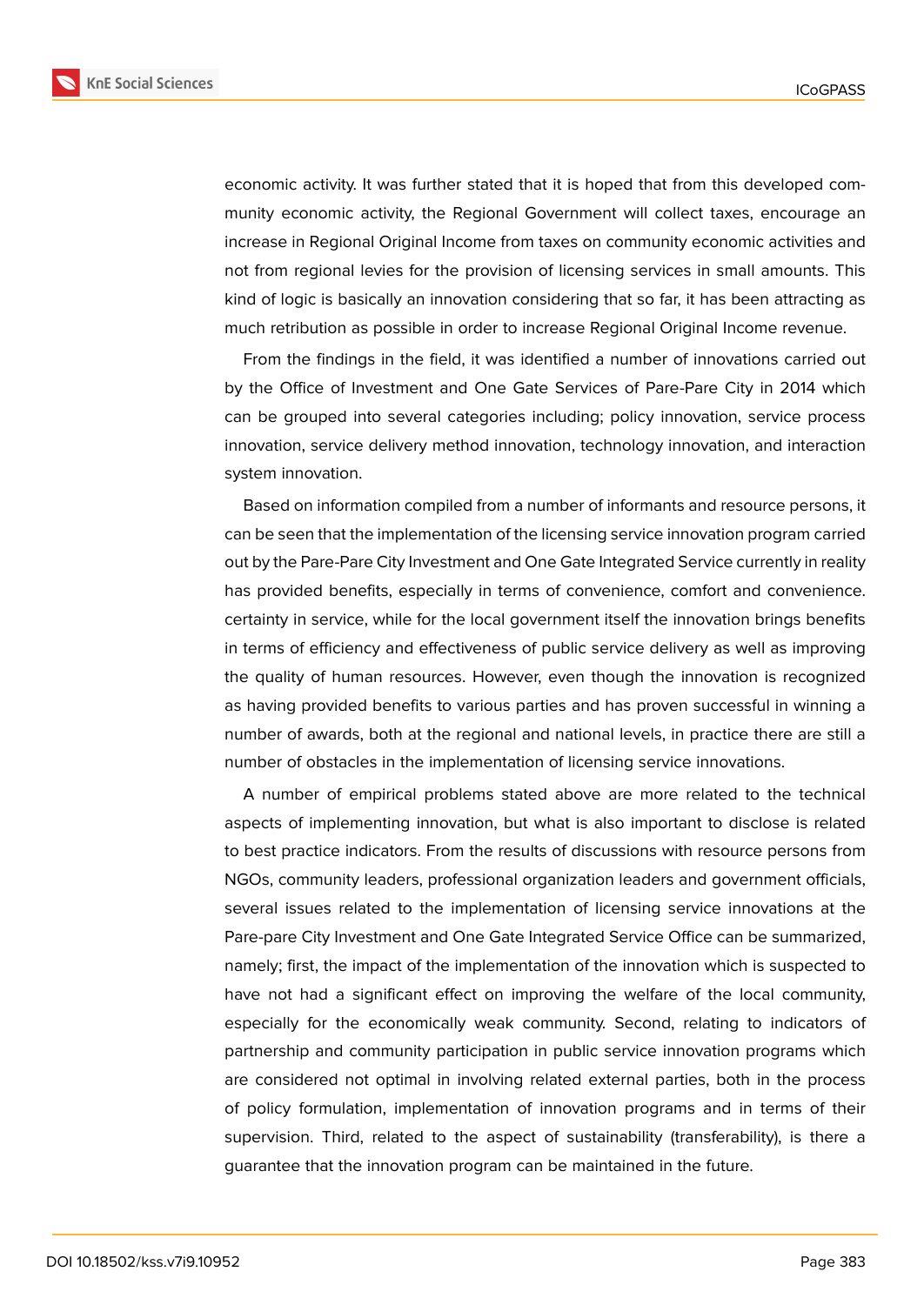In general, the objectives to be achieved from this research are to identify and analyze the inhibiting factors for public service innovation carried out by the Office of Investment and One Gate Integrated Services of Pare-Pare City.

# **2. RESEARCH METHODS**

The research design used is a qualitative research design. The use of this design is to reveal and explain the implementation, identify the inhibiting factors as well as the supporting factors for public service innovation at the Pare-pare City Investment and One Gate Integrated Service.

Data collection techniques used in this study were observations made related to the object of activity, interviews were conducted with informants; Observation techniques were carried out on the process of public service innovation at the One Gate Investment and Service Office of Pare-Pare City and documentation techniques sourced from several documents in the form of regulations, journals, contents of the Website of the Investment and Services Agency. One Gate Terpadu City of Pare-Pare and the results of research related to this research.

The determination of informants was carried out purposively, namely those who were considered to know the problems (Neuman) related to public services at One Gate Integrated Service and Investment Agency[6]. The informants in this study are the Head of the Pare-pare City Investment and One Gate Integrated Service, Secretary of the Parepare City Investment and One Gate Integrated Service, Head of the Licensing Service Implementation Division of the Investmen[t S](#page-15-2)ervice. Capital and One Gate Integrated Services Pare-pare City, and the general public who receive services.

# **3. RESEARCH RESULTS AND DISCUSSION**

Weaknesses are situations and internal incompetence that result in the organization not being able to achieve its goals (Higgins in Salusu)[7]. Referring to this understanding, the weaknesses referred to here are:internal conditions that are less than optimal support the implementation of licensing service innovations carried out by the Parepare City One Gate Integrated Service and Inves[tm](#page-15-3)ent Agency. From the results of observations and interviews, the researcher identified several weaknesses that became an inhibiting factor in the innovations carried out byPare-pare City Investment and One Gate Integrated Services; namely: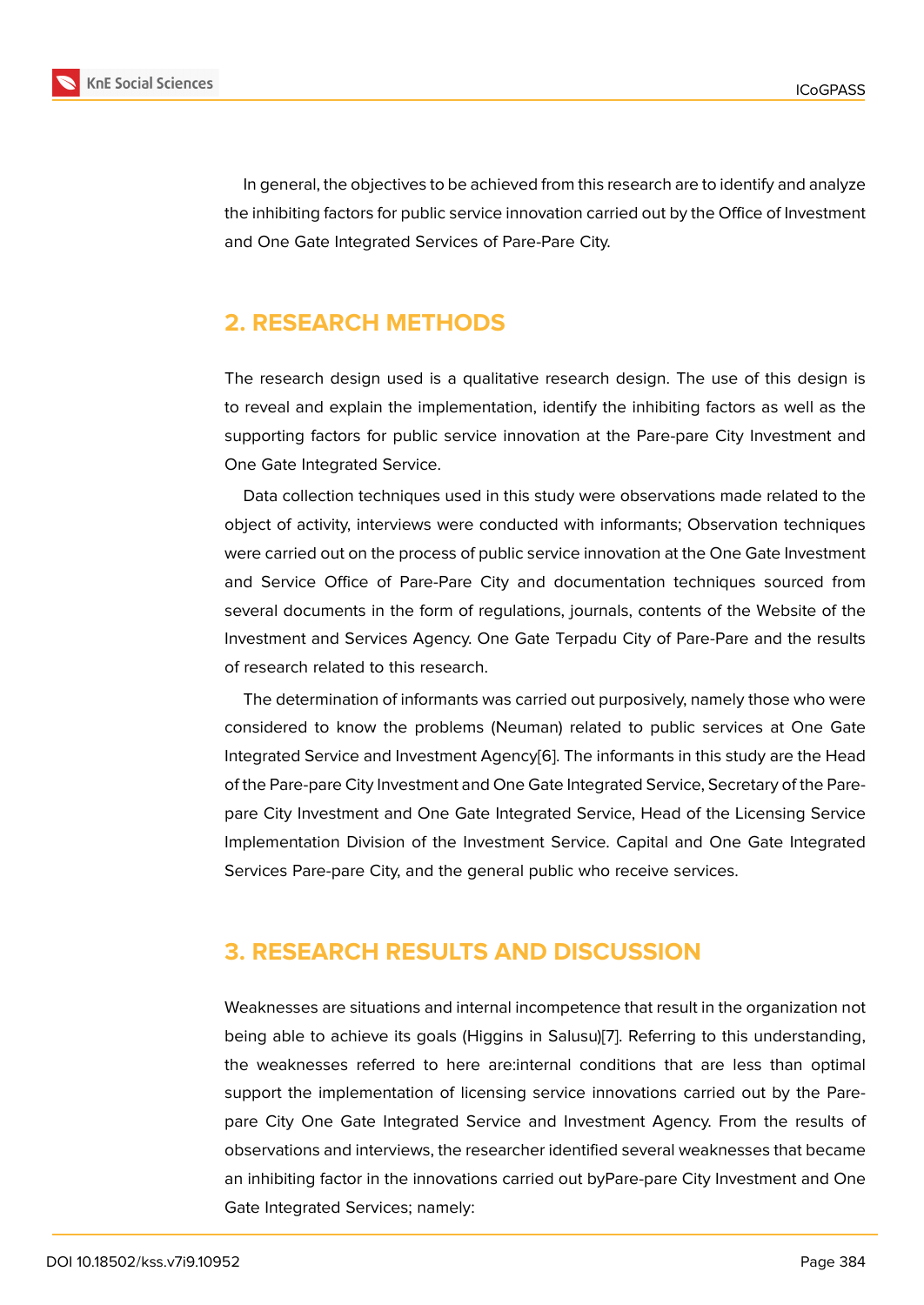

### **3.1. Weak Employee Skills in the field of ICT Technology**

The goal achievement of an organization is very dependent on the ability of human resources who have expertise or skills in the fields that are their responsibility because this will encourage the achievement of organizational goals effectively and efficiently. On the other hand, an organization that is not supported by an adequate number of employees with special skills needed by the organization will affect the organization's performance and can even threaten its existence, for example a public organization that has implemented electronic service will not be able to provide satisfactory service to the community if its employees do not master how operate the information and communication technology (ICT) media that the organization already has.

Although the support for human resources for the apparatus in terms of numbers is sufficient, the weakness experienced is the lack of employees who have expertise in the field of computer programming, for example data processing and analysis, as well as the shortage of employees who have expertise in ICT technology, including technical personnel. This causes a certain field of service tasks handled by only certain employees, so it is difficult to shift employee positions if one day it is deemed necessary in order to refresh. This weakness is more pronounced when employees with certain skills are unable to attend while there are many tasks that must be completed immediately, as well as if there are technical problems with computers and ICT devices. This weakness is basically inseparable from the lack of budget so that it has not been able to appoint employees with professional contract status in the field of Computer and ICT technology. Therefore, one of the programs that are urgent in the future is the development of human resources either through the trainings carried out by the government or further studies.

Based on the results of a search at the research location, of the number of active employees, especially those with undergraduate degrees, generally have educational backgrounds from social science disciplines, while employees with honorary status are partly vocational high school graduates and some are temporarily in higher education. Related to this, the explanation obtained from the Head of One Gate Integrated Service and Investment Agency that one of the weaknesses in terms of staffing or human resources of the apparatus is the lack of employees who have expertise in computerization and information and communication technology (ICT). However, according to the informant, in the future, efforts will continue to be made to improve it so that later it will be able to carry out its duties professionally in supporting the achievement of goals as formulated in the work plan of the One Gate Integrated Service and Investment Agency.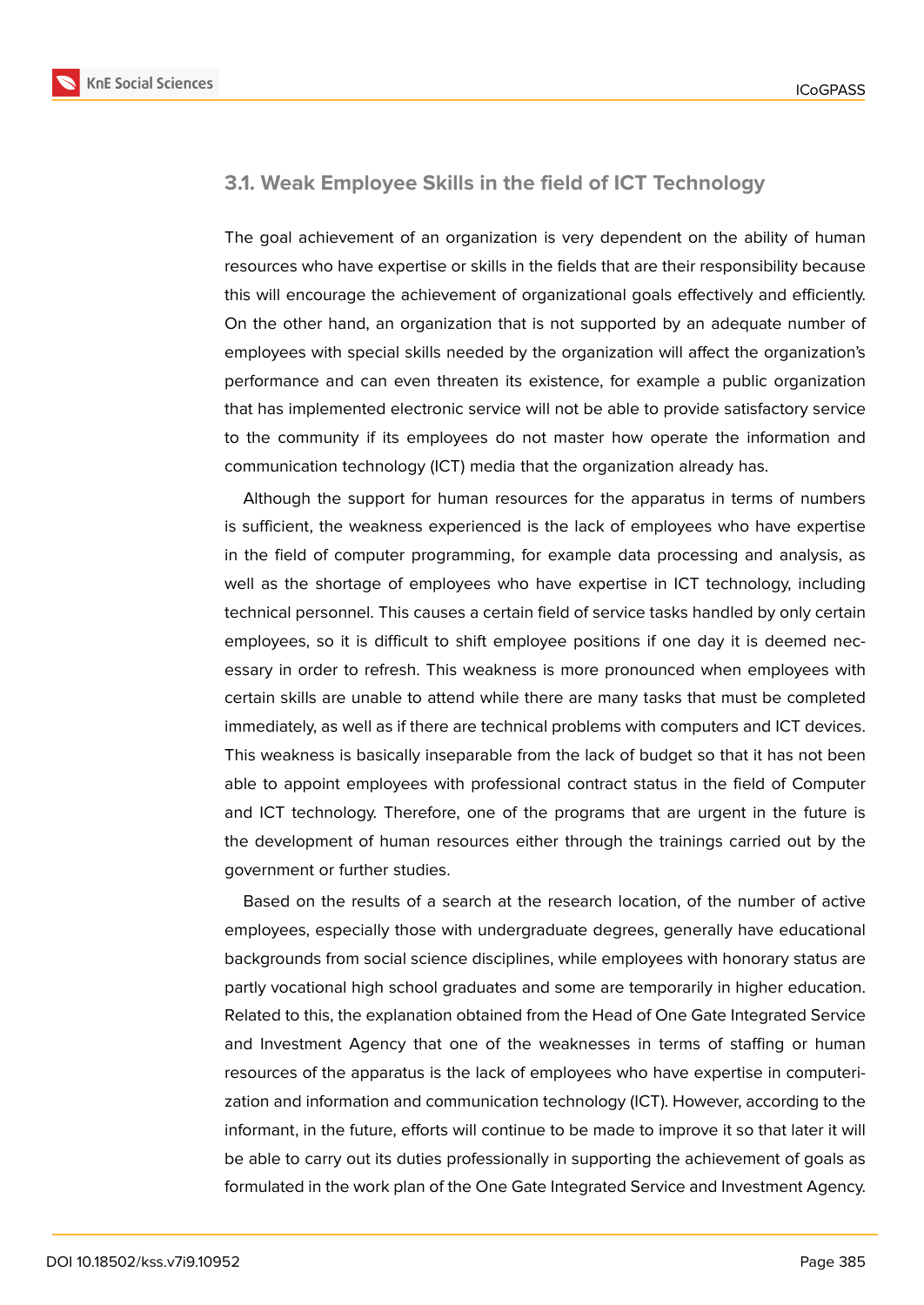**KnE Social Sciences** 



**Weak Database and Website Management**The problem of communication technology support in some developing countries still seems to be one of the obstacles to the implementation of the current website, although the development of cellular phones has grown rapidly in several countries, but telecommunications infrastructure seems to be a relatively expensive item. Problems like this also color the application of ICT technology innovations in the One Gate Integrated Service and Investment Agency. The issue of bandwidth prices and several program issues as part of the technology infrastructure to run the website properly are still a problem for One Gate Integrated Service and Investment Agency at this time.

Based on the author's observations and information collected in the field, there are still perceived weaknesses in terms of database management so that One Gate Integrated Service and Investment Agency website is currently not fully supported by the database, which has implications for the appearance of the website that does not reflect actual interactive conditions or is only in the early stages of development. display of information distribution and even then information is still limited, not transactions. In reality, the existence of the existing website only displays information about the One Gate Integrated Service and Investment Agency, the public has not been able to interact with the facility, for example, the community wants to check how much it costs to be paid via the internet, it cannot be responded to through the Pare-pare City One Gate Integrated Service and Investment Agency website facility.

Another obstacle is access to the internet network which often experiences disturbances so that it affects the speed in accessing data and information. Therefore, it is urgent to increase the capacity of ICT equipment in accessing data. Another device that is still lacking is a touchscreen machine, which is a machine that is used in the online registration program which still needs to be added. The lack of supporting facilities as stated above is one of the weaknesses in the innovation development program at One Gate Integrated Service and Investment Agency.

In connection with the perceived lack of technological equipment, according to the explanation of the Secretary of One Gate Integrated Service and Investment Agency, Mr. SE, in an interview in his office that regarding the current facilities, there are still several parts that need to be added to support the smooth running of the work program, for example, the electrical power that is needed. still low which sometimes the electricity goes out if the usage is high, indoor air conditioning (AC), computers or laptops, ICT devices, CCTV, and operational cars, internet access capacity is sometimes slow all of which still need improvement.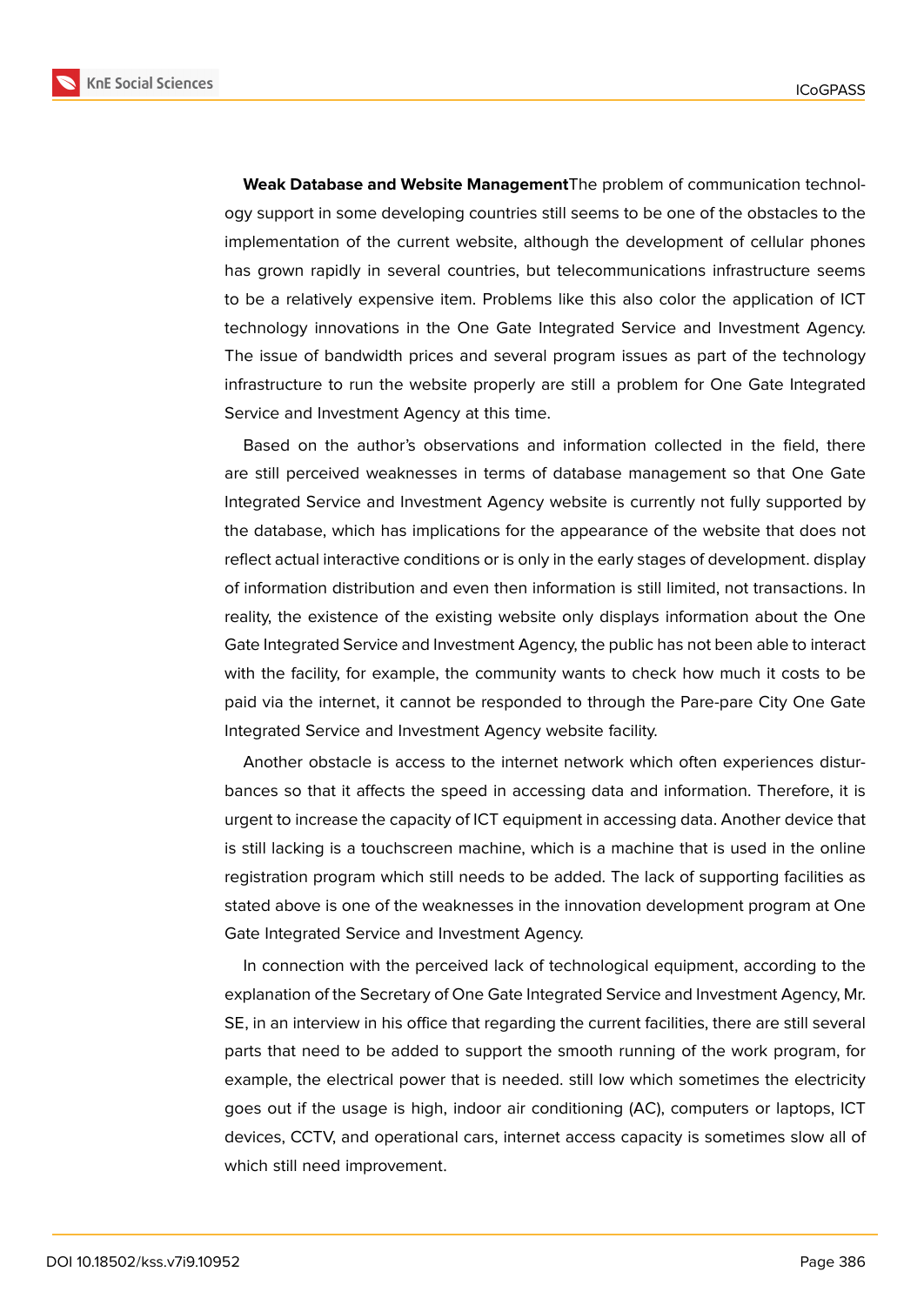

#### **3.2. Weak Budget Support**

As a newly formed institution, One Gate Integrated Service and Investment Agency certainly needs a large amount of funds so that the program activities, including in this case the innovation program, can be implemented optimally. Based on the information gathered in the field, it is revealed that the budget factor provided for the public service innovation program in One Gate Integrated Service and Investment Agency is currently inadequate than what should be needed to maximize the implementation of the entire series of public service innovation programs in One Gate Integrated Service and Investment Agency. Weak budget support allocated to One Gate Integrated Service and Investment Agency also affects the implementation and development of ongoing innovation programs

In terms of the innovation program development plan, things that need to be improved and improved are actually clear, but because the budget allocated in the Regional Spending, Revenue and Budgeting has not been maximally allocated, it has implications for the less than optimal implementation of activities and development, one example is the less than optimal activities of Mobile service operations, limited sending employees to attend education and training either held by the government or other training institutions.

Regarding the problem of the weak budget allocated to One Gate Integrated Service and Investment Agency as the licensing and non-licensing provider institution, basically allocating the budget for each agency has gone through an in-depth process and study, so there is a mechanism that is passed in allocating the budget for each regional works units. It was further explained that if the budget allocation for One Gate Integrated Service and Investment Agency was deemed insufficient, it had something to do with the development budget for the City of Pare-Pare which currently still relies on the Regional Spending, Revenue and Budgeting and Original Local Government Revenue sources which still depend more on levies and taxes. This implies that the allocation of budget funds for One Gate Integrated Service and Investment Agency is also limited, but for One Gate Integrated Service and Investment Agency, of course in the future it needs to be increased.

#### **3.3. Low Employee Incentives**

The incentives referred to here are a kind of reward or additional income given to employees, both as civil servants and honorary employees as a form of appreciation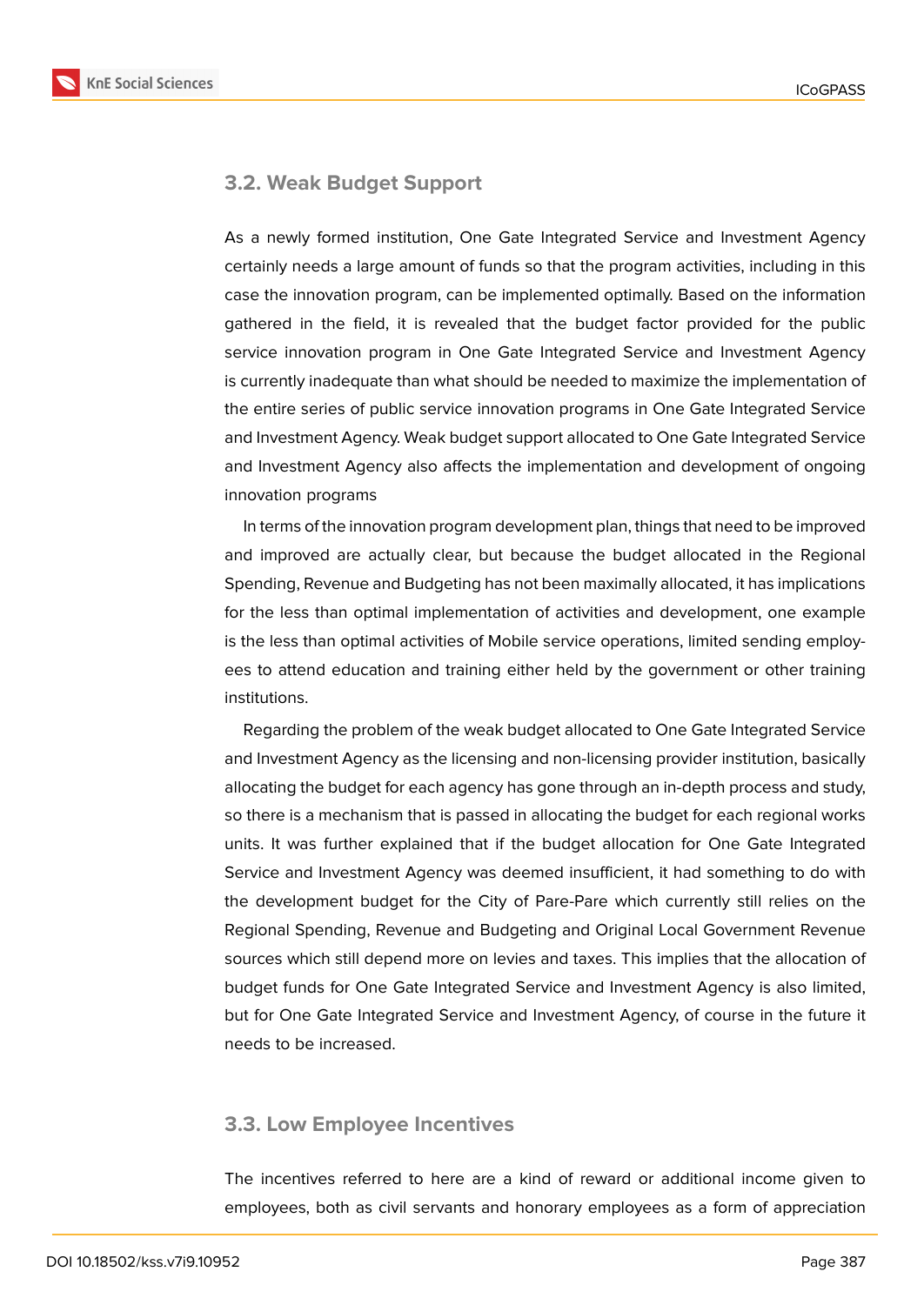

for their commitment to carrying out their duties withhigh dedication so that they can provide the best service to the user community and even able to achieve good achievements at local, regional and national level.

Based on the acknowledgment of several staff at the One Gate Integrated Service and Investment Agency office, basically, they said that there were no incentives given regularly every month, but they admitted that they had received incentives in the form of money even though the amount was not large.

The weakness of the incentives given to employees is acknowledged by the leadership of this agency. From the explanation of the Secretary of One Gate Integrated Service and Investment Agency, it is known that until now there has never been a budget specifically provided for employee incentives every month. It was further explained that so far, if any incentives were given, the funds were only sourced from committee funds, if there were excess or remaining funds from the implementation of activities, and even then the amount was very minimal and then distributed to employees, and because the amount was very small, usually there were those who do not get.

From the available data, it is revealed that the incentives that have been received so far are still very minimal when compared to the workload carried out and the achievements that have been achieved. However, because of the commitment of employees who have been embedded so that the problem of lack of incentives is not too much of a problem. However, the leader understands the wishes of his subordinates so that in the future it is necessary to strive for some kind of incentive that is given regularly because it is feared that if it continues without any increase it is feared that it will reduce employee morale which in turn reduces the quality of public services which has an impact on public distrust.

From the results of interviews conducted, the leadership is basically very aware of the importance of the incentive factor to maintain employee motivation and commitment, but because there are obstacles beyond their capabilities so that they cannot be realized. What should be appreciated here is that there is a strong desire from the leadership to try to increase employee incentives. For employees who have worked optimally, are able to show good performance and even show achievements that can lift the image of the institution, it is appropriate to be given rewards or incentives to improve employee welfare. Therefore, incentives are an important factor to motivate an employee and maintain high morale.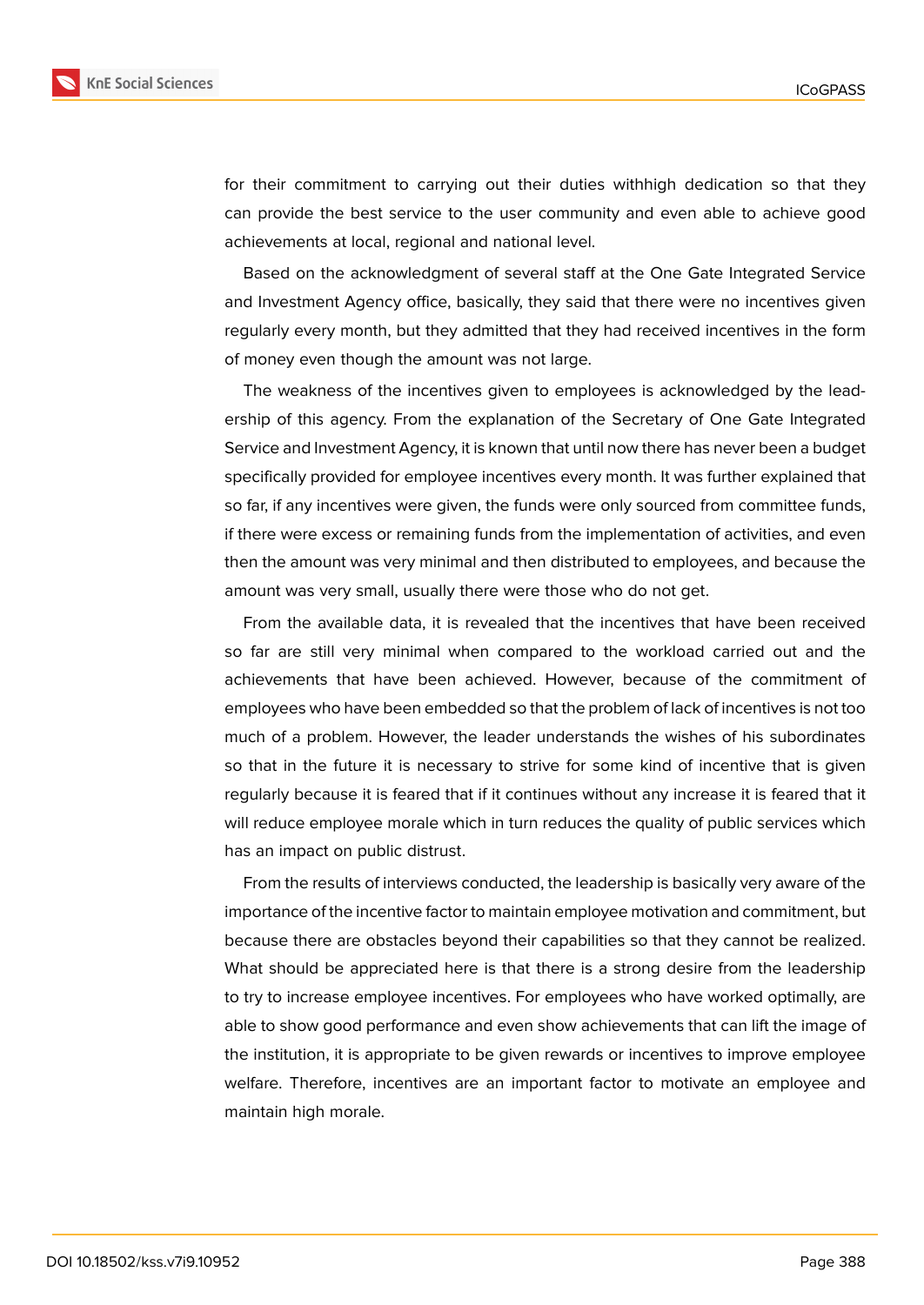

#### **3.4. Weak Socialization of Innovation Programs**

The public service innovation program carried out by the One Gate Integrated Service and Investment Agency is a relatively new program implemented, effectively running in 2016 so that many people, especially those who live outside the city of Pare-Pare City, still do not know about it even before this institution was formed, people were more familiar with the name of the Licensing Service Office.. Realizing this weakness, the Head of One Gate Integrated Service and Investment Agency conducted socialization to promote the existence of the office and the innovation programs that had been implemented. However, due to inadequate operational funding support, this socialization activity did not run optimally.

From the Chief's statement Head of Service Implementation Sector. It is known that there are several ways that have been used so far in socializing the innovation program at One Gate Integrated Service and Investment Agency, namely: customer socialization, this method is carried out on the anniversary of One Gate Integrated Service and Investment Agency by inviting the user community, in the event information is conveyed about the innovation development program and existing facilities, socialization by the local government, this method is carried out at the local government office through the installation of flyers in strategic places that are easily visible to the public containing messages about the existence of the Public Service Center, and involving local NGOs in providing information to the public about the existence of the One Gate Integrated Service and Investment Agency and the current innovation program. However, this activity is still limited, including only involving certain NGOs, namely the NGO BKM Pare-Pare City, this limitation also cannot be separated from the lack of operational socialization funds.

He further stated that although the socialization activities have been carried out in several ways as stated above, it is realized that all forms of socialization that have been carried out have not been maximized because the budget for socialization activities is lacking. Socialization through local radio is limited in intensity and broadcast time due to lack of funds for publication costs through radio media, as well as customer outreach is seen as less effective because only a small part of the community attends, and even then residents who have received services while residents who have never dealt with less attendance at the office.

The indication of the weakness of this socialization was also expressed by the Secretary of One Gate Integrated Service and Investment Agency that a survey was conducted by One Gate Integrated Service and Investment Agency officials directly to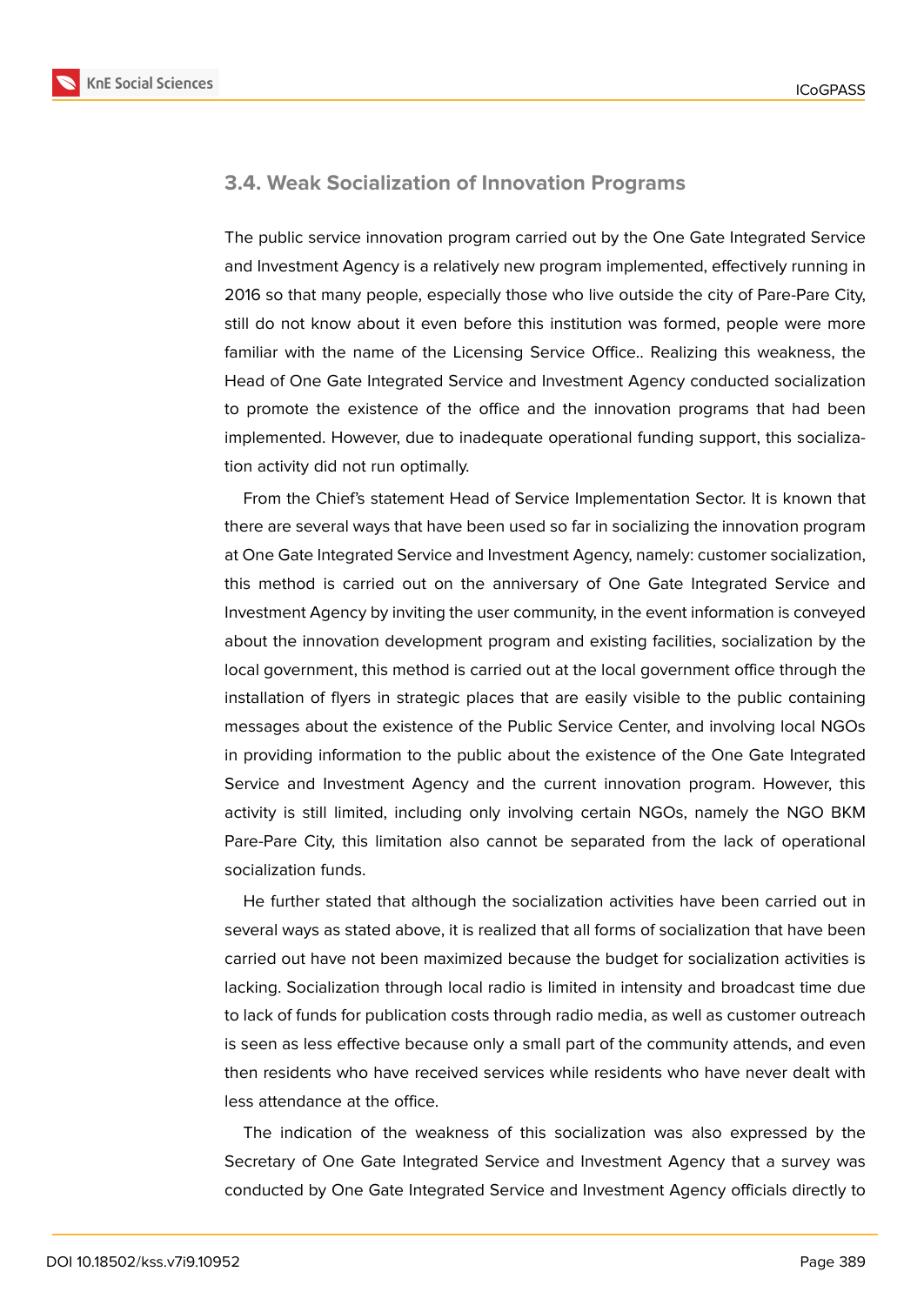the community, it turns out that there are still many people who do not knowwhere the existence of One Gate Integrated Service and Investment Agency which carries out public service innovation programs in the licensing sector.

Regarding socialization activities through local newspapers, the researcher confirmed with several editorial heads of local tabloids and the press, from the confirmation results obtained information which essentially was the same that there had never been a collaboration between One Gate Integrated Service and Investment Agency and the press related to program socialization activities at the agency.

To analyze the inhibiting factors for the implementation of public service innovation in the field of licensing in the One Gate Integrated Service and Investment Agency, the author compares with the opinion of Mulgan and Alburi which suggests 8 (eight) factors that inhibit innovation in the public sector. The following is an explanation of the eight factors in question[8].

*First*, Leaders refuse to stop organizations or programs that are judged to be failing. Based on the reality in the City of Pare-Pare, this type of obstacle does not occur in the One Gate I[nt](#page-15-4)egrated Service and Investment Agency because the leader is the innovator or source of innovation. The policy of the Mayor of Pare-Pare City to increase the institutional status from the status of the Licensing Service Office to One Gate Integrated Service and Investment Agency and transfer the function of the former Mayor's office to become the One Gate Integrated Service and Investment Agency office is clear evidence of the commitment of regional leaders to support innovation in the licensing sector. The strong commitment is also proven by the policy of the Mayor of Pare-Pare City to fully implement the Central Government's policies, namely the Information Service System and Electronic Investment Services (SPIPISE).

*Second*, the implementation relies heavily on the appearance of high performers and even top leaders as a source of innovation. This type of obstacle occurs in the One Gate Integrated Service and Investment Agency, this occurs because the success of the innovation program is more dominant in the role of the leadership. The implementation of innovation that is currently ongoing cannot be separated from the role and direction of the Mayor of Pare-Pare City then in its implementation the leader has a dominant role in mobilizing existing resources so that it can be said that the innovations implemented at this time are basically instructive or top-down.The leadership's ability to influence subordinates, provide direction, motivate, and generate commitment among employees and perform supervisory functions which are considered successful are the determining factors for the success of innovation in One Gate Integrated Service and Investment Agency.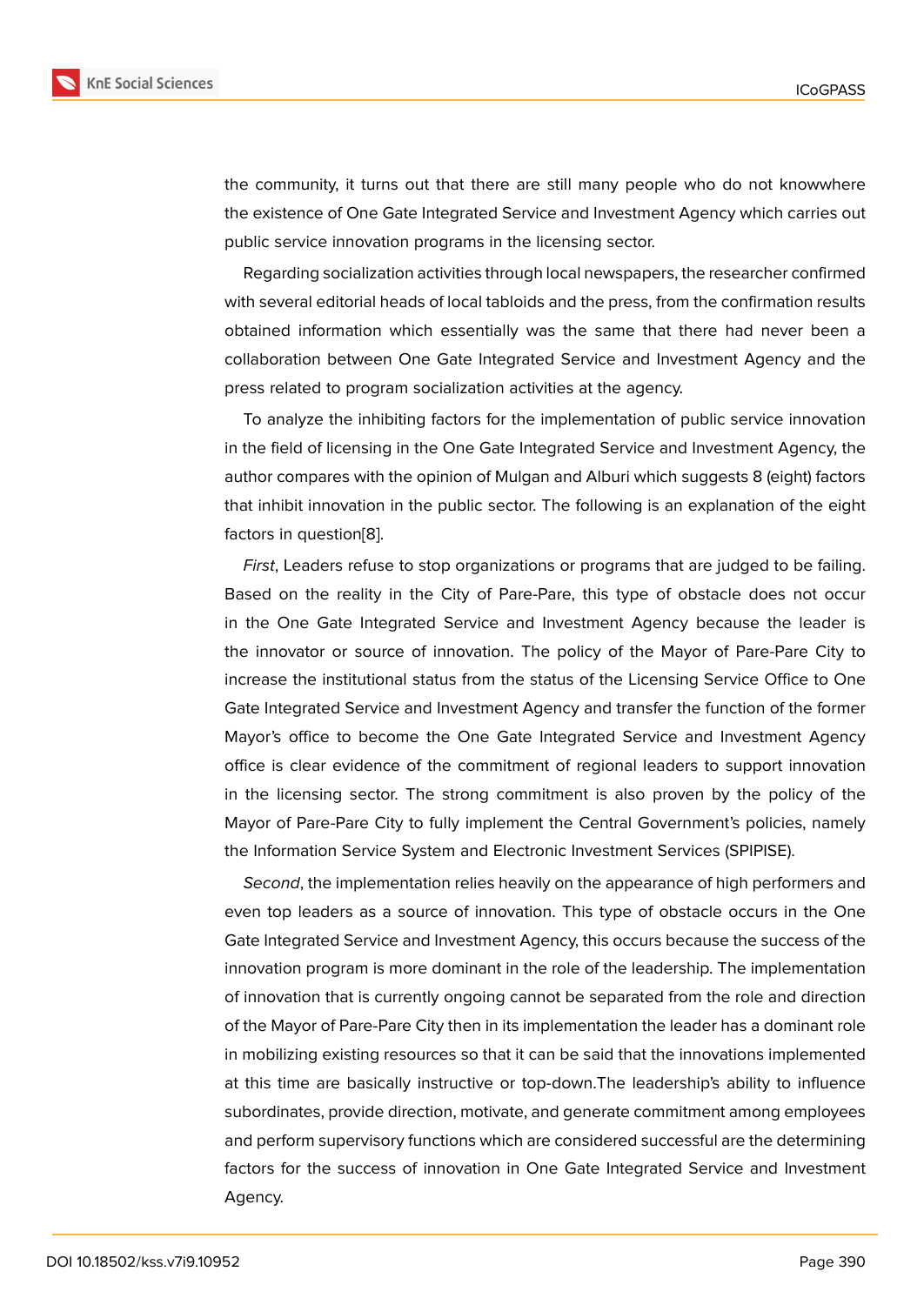*Third*, Technology is available but the organizational structure and work culture as well as the required skills are not supportive. This type of obstacle does not occur in the One Gate Integrated Service and Investment Agency. The reality is that technology already exists even though the IT capacity is not maximized, but because the tasks of each field are clearly in accordance with their respective fields which are reflected in the organizational structure and are supported by high individual commitment and high work culture, the weakness in terms of technology can be minimized. Employees who have a very limited number of skills are utilized to the fullest, but because the capabilities of employees in the ICT field are not adequate, a number of existing facilities have not been fully utilized, including website performance.

One of the factors causing the weak professionalism of some employees is because in terms of employee recruitment, most of them are not from an educational background with the required expertise. Although there have been education and training programs held by relevant agencies at the central level, not all existing employees have attended education and training in accordance with their field of duty. According to the Head of One Gate Integrated Service and Investment Agency, the limited number of employees to attend education and training is also due to the limited budget for human resource development. The weakness in terms of human resources in the development of innovation programs in the public sector is also stated by Ling in UNDESA that there are a number of crucial factors in supporting innovation, including in terms of ensuring that employees have the necessary skills, for example in risk management of changes in skill needs[9]. It is important to ensure that the relevant staff/managers have the necessary skills at each stage of the innovation cycle.

*Fourth*, lack of rewards or incentives to innovate or to adopt innovations. This factor occurs [in](#page-15-5) the One Gate Integrated Service and Investment Agency, but due to the high commitment of all members of the organization in providing the best service that prioritizes customer satisfaction, the factor of the lack of incentives for now has not become a significant inhibiting factor in carrying out tasks, but this cannot be achieved. maintained for a long period of time. The importance of incentive factors in supporting the success of an innovation program is also to maintain the presence of employees in the organization. This is confirmed by Robbins that a person can be dissatisfied with a particular job and regard it as a temporary condition, but dissatisfaction with the organization as a whole andspreading to the organization can prompt a person to consider asking to quit[10]. In other words, if there is a large number of employee transfers, it means the organization loses existing assets which ultimately harms the organization.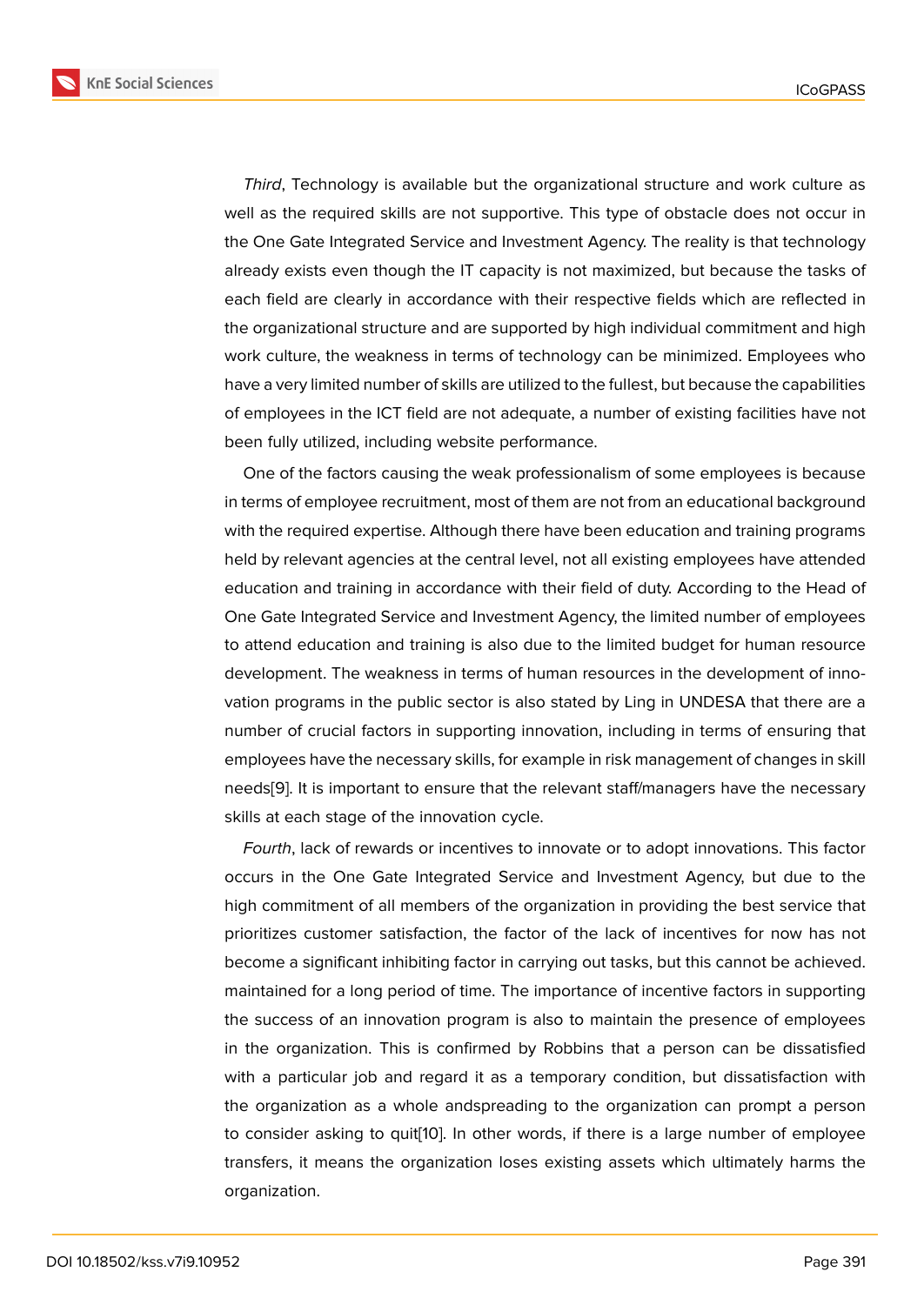This is in line with the view Akomofale that another important feature of public sector innovation is the lack of incentives [11]. In a private company the owner can usually reap long term benefits from the commercial success achieved through innovation but this is rarely the case in the public sector as public sector innovation usually emerges gradually without special incentives. [Th](#page-15-6)is view is in line with what was stated in Behn that one of the The prerequisite for an innovation in the public sector to be successful is the recognition and appreciation of an innovation[12]. Meanwhile, the results of the study by Sumartono conclude that based on the experience of innovation cases in local government in Indonesia, there are a number of factors that influence the success of an innovation in encouraging the realization of good [go](#page-15-7)vernance in Indonesia, one of which is the management structure and incentive structure[13]. Incentives or other forms of rewards such as capacity building and employee skills by providing opportunities for education/training are still low.

Weak incentives for work performance achieved by [em](#page-15-8)ployees cannot be separated from the limited budget allocation obtained by One Gate Integrated Service and Investment Agency which is considered inadequate to support innovation development programs. The weakness of this aspect is basically fully realized by the leadership but due to current budget constraints, the provision of appropriate incentives has not been realized, however, it has become an agenda to realize the provision of incentives in the future so that the current good performance and commitment of the staff can be maintained. .

*Fifth*, Weak ability and skills in managing risk and dealing with change. This factor does not occur in the One Gate Integrated Service and Investment Agency, it can be seen from its success in innovating less than l even though the implementation of the innovation program has not been long (only about two years) but has won a number of achievements including rank VI (2013) the best One Gate Integrated Service and Investment Agency implementer in Indonesia and in 2014 again won the Investment Award as the Fourth Winner at the National level so that it was used by the Central Government as a reference for other local governments in the implementation of licensing and investment services.

Related to this, Mulgan and Albury suggest that there are three conditions needed for the development of innovation, namely; opportunities, motivation and skills[8]. In the public sector, it often happens that there are opportunities and motivation from employees, but lack of skills is an obstacle. It was further stated that the scarcity of the necessary skills in turn becomes an obstacle and has the potential to threate[n](#page-15-4) the innovation process that is already running.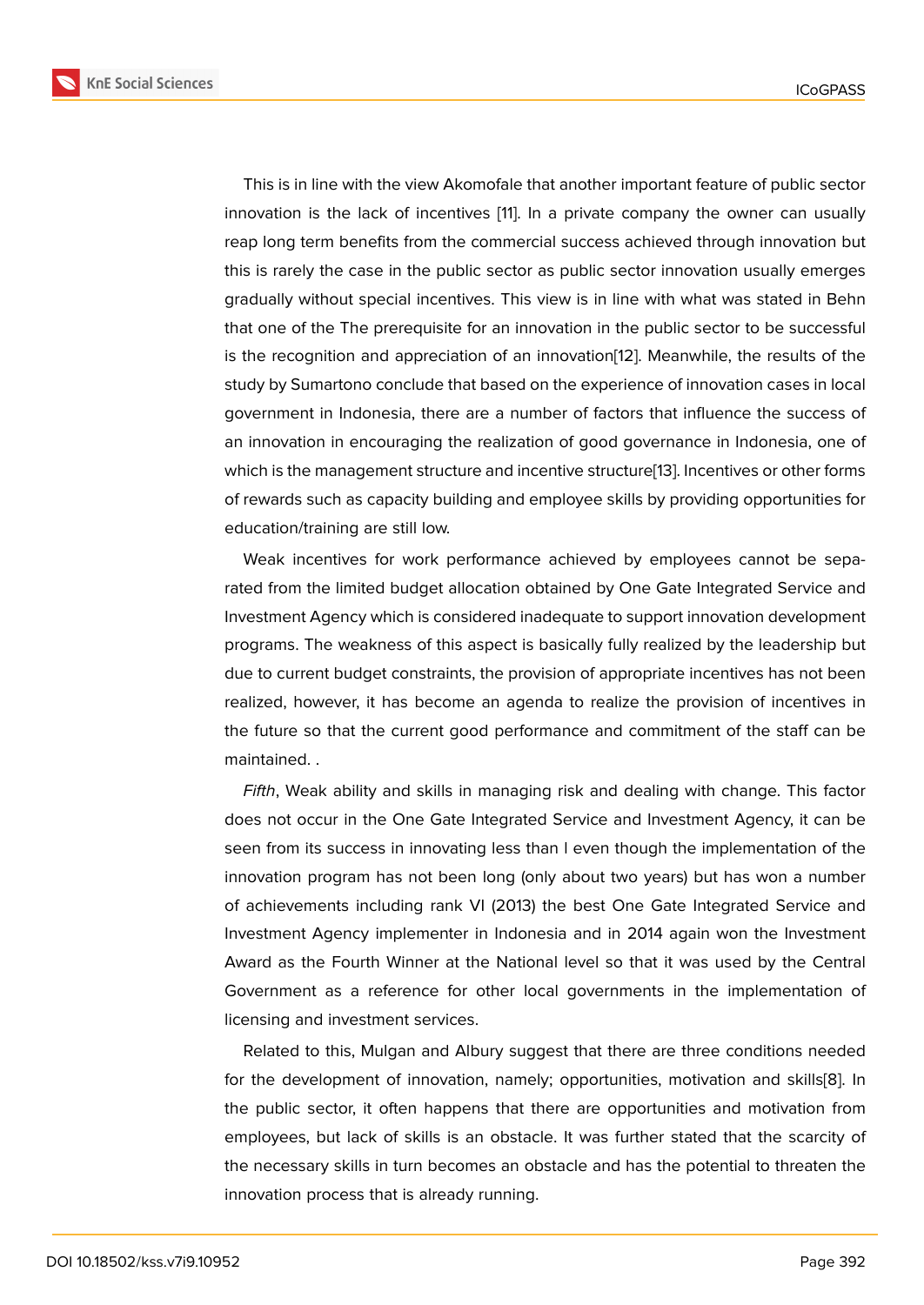*Sixth*, Limited budget allocation in short term planning system. This type of obstacle occurs in the One Gate Integrated Service and Investment Agency because of a number of obstacles faced, one of which is the budget factor which is felt to be still lacking in supporting the innovation program. Some activities are not optimal in their implementation due to budget constraints, such as; weak socialization activities, less than optimal mobile service operations, low ICT capacity, and lack of incentives.

Related to this, Borins found that the most common obstacle faced by innovators is the problem of resources, including the source of funds[14]. This shows that without the necessary resources innovation cannot occur. Addressing this problem requires reform of financial management to create the possibility of increased internal funding for innovation across all institutions.

*Seventh*, Service demands vs administrative task burden barriers. This type of obstacle does not occur because the workload has been distributed according to the main tasks of each existing field. In addition, the activities carried out are in accordance with or refer to the One Gate Integrated Service and Investment Agency work program which is prepared annually. In the implementation, the leadership always evaluates the workload of the employees so that if it is found that a work unit or part that lacks or excess employees will be adjusted, so that the problem of task load barriers does not become an inhibiting factor in the implementation of the innovation program.

Regarding the inhibiting factors in implementing innovation in the public sector, Borins suggests the three most commonly used approaches to overcoming obstacles namely (1) persuasion approach, eg highlighting the benefits of innovation, establishing pilot projects; (2) accommodation approach, for example by consulting with relevant parties; co-opt affected parties by involving them in innovation governance; and (3) other approaches, for example by seeking additional resources, solving logistical problems, seeking support and building political alliances, having a clear vision and focusing on the most important aspects,give recognition to program supporters innovation, and so on[14].*Eighth*, A culture of seeking safety or the status quo and being afraid or reluctant to take risks in the bureaucracy. This type of obstacle does not occur in the One Gate Integrated Service and Investment Agency. Based on the statement from the Secret[ary](#page-15-9) of One Gate Integrated Service and Investment Agency it can be concluded that his party has the freedom to be creative in the interest of realizing the best service for users. Efforts are being made to increase knowledge and increase knowledge by sending officials within the One Gate Integrated Service and Investment Agency to attend various meetings held by the central government and to conduct comparative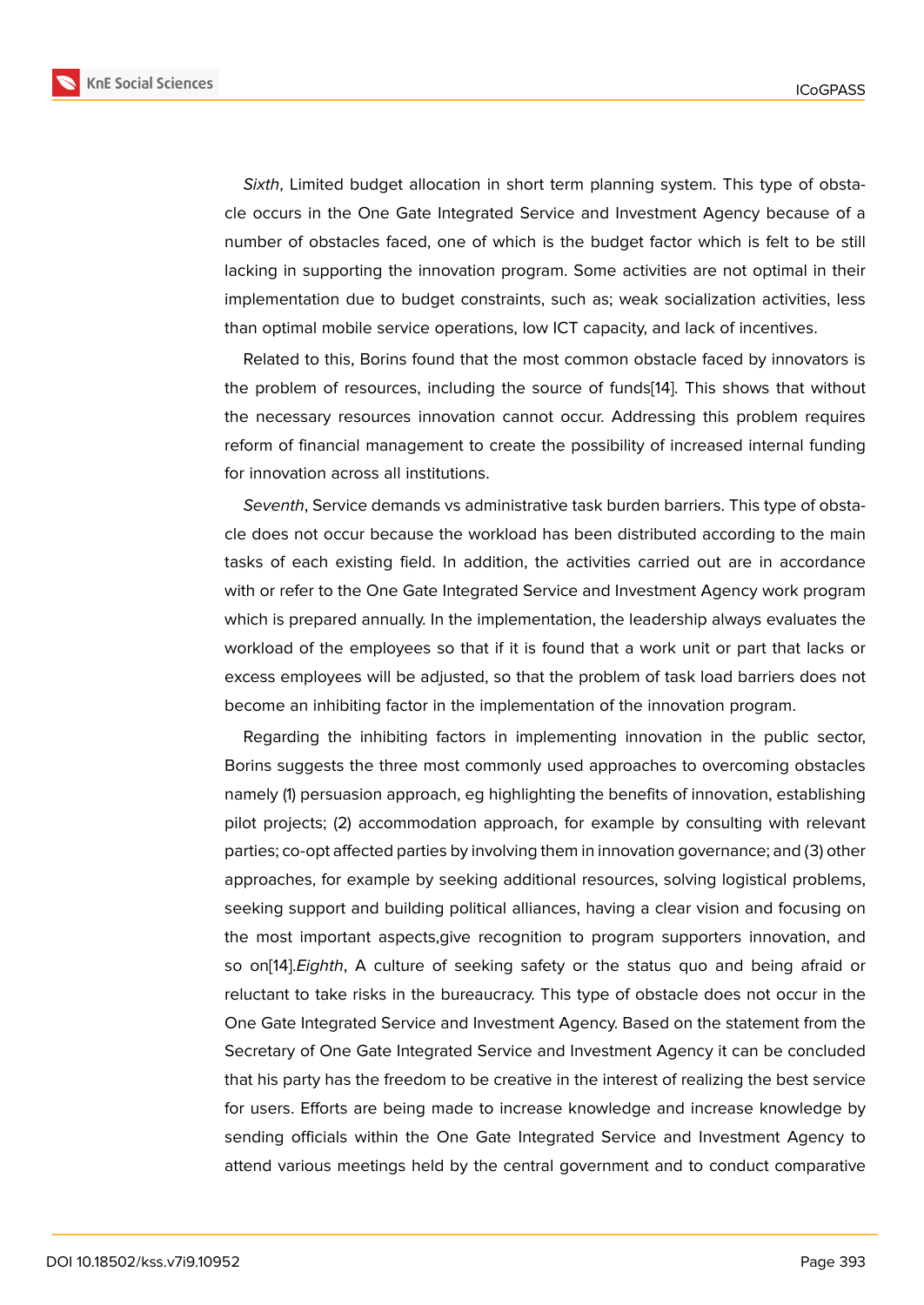studies in a number of regions that are considered successful in innovating in the field of licensing and investment services.

Based on the description above, if it is related to the conditions that occur in the One Gate Integrated Service and Investment Agency with the opinion of Mulgan and Albury regarding the barriers to innovation in the public sector[8], it can simply be shown in the following table:

Table 1: Comparison between the factors inhibiting innovation in the public sector according to Mulgan, G. and D. Albury with reality at One Gate Integrated Service and Invest[men](#page-15-4)t Agency.

| No.            | Inhibiting Factors (Mulgan, G. and D. Albury)                                                                       | <b>Reality</b>            |
|----------------|---------------------------------------------------------------------------------------------------------------------|---------------------------|
| 1              | The leader refuses to stop the program/organization that is considered a<br>failure                                 | Not<br>encountered        |
| $\overline{2}$ | Highly dependent on the appearance of high performers and even top Encountered<br>leaders as a source of innovation |                           |
| 3              | Available technology but organizational structure and work culture                                                  | Not.<br>encountered       |
| 4              | Lack of rewards or incentives for employees and to innovate                                                         | Encountered               |
| 5              | Weak ability and skills to manage risk and change                                                                   | <b>Not</b><br>encountered |
| 6              | Limited budget allocation in short term planning system.                                                            | Encountered               |
| 7              | Service demands vs administrative burden barriers                                                                   | <b>Not</b><br>encountered |
| 8              | A culture of looking for safety or the status quo and being afraid to take<br>risks in the bureaucracy              | Not<br>encountered        |

**Source: Field research results, 2020**

Based on the table, it can be seen that of the eight barriers to innovation in the public sector proposed by Mulgan, G and D. Albury there are three kinds of factors that hinder or occur in the One Gate Integrated Service and Investment Agency, namely the factor of budget constraints and the system. short-term budget planning, the dependence factor of employees on the appearance of high performers and even top leaders as a source of innovation, and the factor of the lack of incentives or rewards for employees and to innovate[8].

The findings of this study, which are new from previous research, are that the implementation of innovation in the One Gate Integrated Service and Investment Agency is still characterize[d](#page-15-4) by various shortcomings but is able to show high performance and is considered successful in innovating by a number of groups.

# **4. CONCLUSIONS AND SUGGESTIONS**

Based on the results of the study, it can be concluded that the factors that become obstacles in the implementation of public service innovation in the licensing sector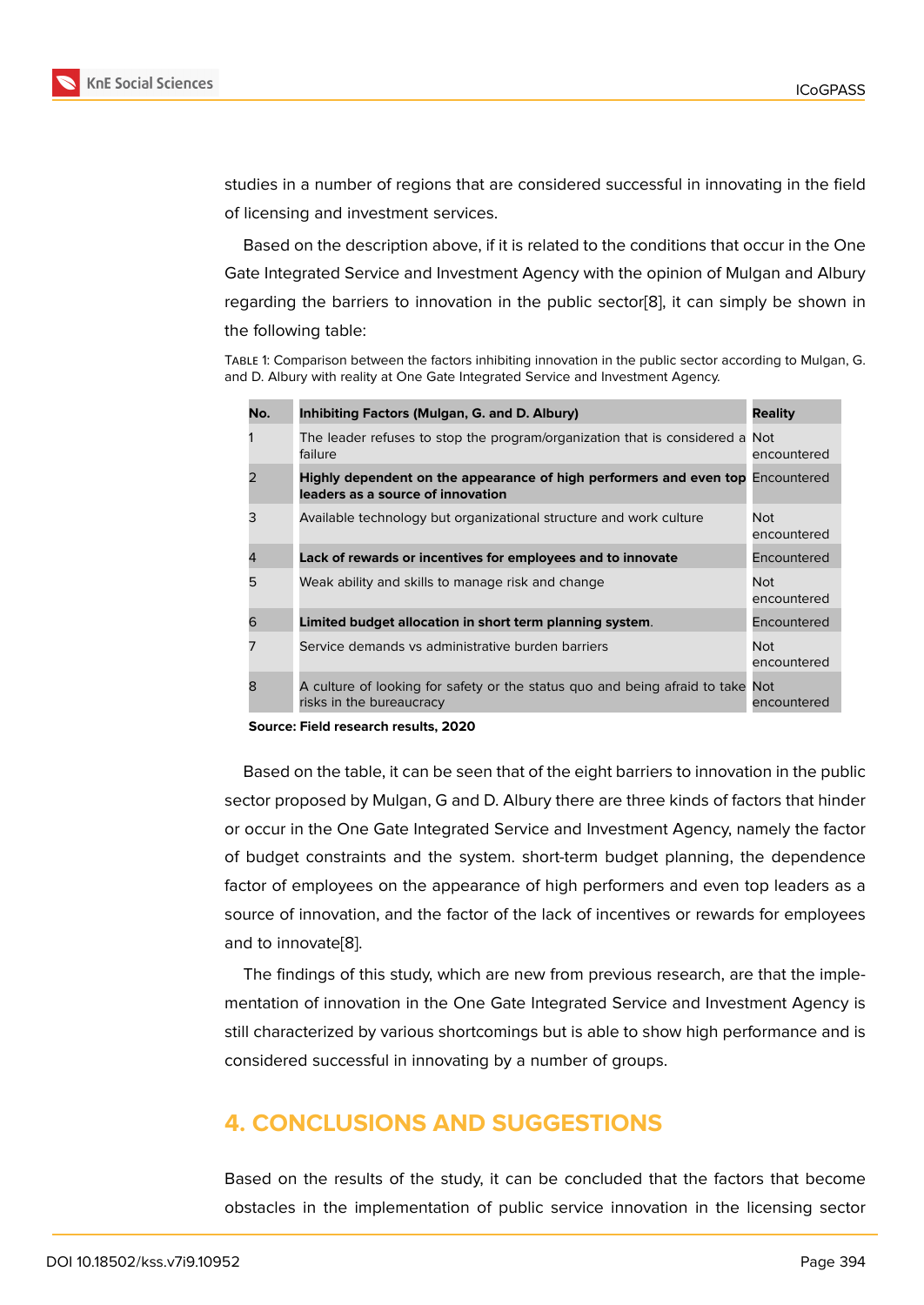**KnE Social Sciences** 



at the One Gate Integrated Service and Investment Agency are; (1) some employees are lacking in mastery of computer technology and information and communication technology, (2) weak database management where each regional works units incorporated in the Public Service Center (one-stop service) each has a server that cannot be accessed directly by other regional works units. Likewise, the existence of a website that is not yet interactive, the features displayed are only informative, (3) weak budget support, weakness of funding factors that affect other programs such as not optimal implementation of program socialization, mobile service officer operations did not run well.

Based on the results of the research and the conclusions of this study, there are several suggestions, including

increasing the capacity and expertise of employees at One Gate Integrated Service and Investment Agency through education and training that are relevant to their field of work, especially skills in the ICT field, increased budget allocations in the future to support smooth operations, increase website performance and database management, procurement of a main server in the Public Service Center building, as well as the provision of appropriate incentives, and the user community need to be involved in assessing innovation performance, especially in observing the application of current technology, including in observing website performance issues because it is theuser community who is the one who will actually benefit from the implementation of the innovation.The involvement of the private sector needs to be considered in overcoming weaknesses in the field of ICT and website performance issues through partnerships.

#### **ACKNOWLEDGMENT**

We would like to thank Pare-pare City Local Government for providing data for our research and Polytechnic of STIA LAN Makassar in facilitating our research.

#### **References**

- <span id="page-14-0"></span>[1] Asropi, Asropi. Budaya inovasi dan reformasi birokrasi. Jurnal Ilmu Administrasi.2008;5(3):23-30.
- <span id="page-14-1"></span>[2] Fadel M. Reinventing local government: Pengalaman dari daerah. Jakarta: Gramedia; 2009.
- <span id="page-14-2"></span>[3] Martin J. Innovation strategies in Australian local government. Queensland University of Technology; Brisbane: Australia. 2000.